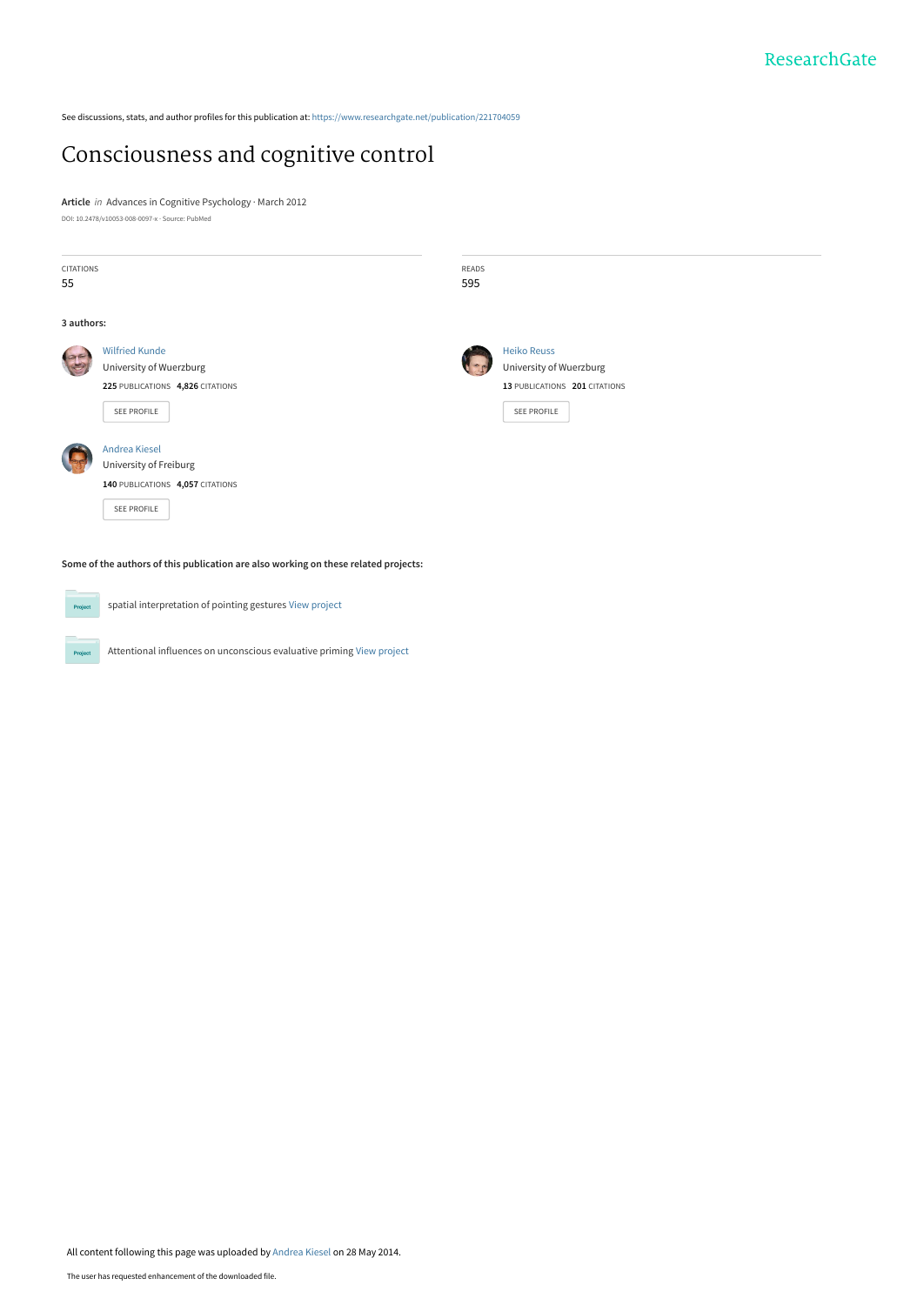# Consciousness and cognitive control

*Wilfried Kunde, Heiko Reuss, and Andrea Kiesel*

Department of Psychology, Julius-Maximilians-University Wuerzburg, Germany

#### <span id="page-1-10"></span><span id="page-1-0"></span>**Abstract**

The implementation or change of information processing routines, known as *cognitive control*, is traditionally believed to be closely linked to consciousness. It seems that we exert control over our behavior if we know the reasons for, and consequences of, doing so. Recent research suggests, however, that several behavioral phenomena that have been construed as instances of cognitive control can be prompted by events of which actors are not aware. Here we give a brief review of this research, discuss possible reasons for inconsistencies in the empirical evidence, and suggest some lines of future research. Specifically, we suggest to differentiate cognitive control evoked either because of explicit or because of implicit control cues. While the former type of control seems to work outside of awareness, the latter type of control seems to be restricted to consciously registered events that call for control.

#### **KeywordS**

cognitive control, consciousness, priming

#### **Introduction**

It has been known for a long time that unconscious stimuli can affect our behavior. Classical demonstrations of this phenomenon relate to neurological cases of blindsight, neglect, or extinction, where patients, despite being unaware of parts of their visual field, locate and identify stimuli above chance level (e.g., [Fuentes & Humphreys, 1996;](#page-8-0) [Pöppel,](#page-9-0) [Held, & Frost, 1973](#page-9-0); [Weiskrantz, 1986,](#page-10-0) [2002](#page-10-1); [Young & de Haan, 1993\)](#page-10-2). In healthy participants similar phenomena have been demonstrated by means of subliminal priming. In subliminal priming experiments, participants respond to a target that is preceded by another, so-called *prime stimulus*. Although the prime is heavily masked, and thus phenomenally "unaware", it leaves a trace in behavior: Responses are usually faster and more accurate when prime and target are mapped to the same motor response (e.g., [Dehaene et al., 1998;](#page-7-0) [Neumann & Klotz,](#page-9-1) [1994;](#page-9-1) [Vorberg, Mattler, Heinecke, Schmidt, & Schwarzbach, 2003](#page-10-3)) or belong to the same semantic category (e.g., [Dell'Aqua & Grainger, 1999](#page-7-1); [Kiefer, 2002;](#page-8-1) [Kiefer & Brendel, 2006](#page-8-2); [Martens, Ansorge, & Kiefer, 2011](#page-9-2); [Schütz, Schendzielarz, Zwitserlood, & Vorberg, 2007\)](#page-9-3), which implies that the prime is processed to some degree.

<span id="page-1-18"></span><span id="page-1-17"></span><span id="page-1-7"></span><span id="page-1-6"></span>Explanations of vision without awareness typically assume that even unconscious stimuli are processed, provided the cognitive system <span id="page-1-20"></span><span id="page-1-19"></span><span id="page-1-16"></span><span id="page-1-15"></span><span id="page-1-12"></span><span id="page-1-9"></span><span id="page-1-8"></span><span id="page-1-5"></span><span id="page-1-1"></span>was prepared in advance to do so (e.g., [Ansorge & Neumann, 2005;](#page-7-2) [Kiesel, 2009](#page-8-3); [Kiesel, Kunde, & Hoffmann, 2007](#page-8-4); [Kunde, Kiesel, &](#page-8-5) [Hoffmann, 2003](#page-8-5), [2005](#page-8-6); [Martens & Kiefer, 2009](#page-9-4); [Neumann & Klotz,](#page-9-1) [1994](#page-9-1); [Pohl, Kiesel, Kunde, & Hoffmann, 2010](#page-9-5)). Thus, the effectiveness of subliminal stimuli depends on preparatory processes that occur in advance of, and set the stage for, such subliminal stimuli. There are many different versions of this basic assumption, varying for example on whether actual practice with certain stimuli is necessary for efficient preparation (e.g., [Damian, 2001](#page-7-3)), or whether the mere intention to respond to these stimuli suffices ([Naccache &](#page-9-6) [Dehaene, 2001](#page-9-6)), or whether appropriate preparation enables semantic processing of subsequent unconscious stimuli ([Dehaene et al., 1998\)](#page-7-0) or remains confined to the analysis of perceptual features [\(Kunde](#page-8-5) [et al., 2003](#page-8-5)). Despite such differences, all these models share common ground: Stimulus awareness is not necessary for processing, given that the observer/actor is prepared to encounter these stimuli (e.g., [Dehaene & Naccache, 2001\)](#page-7-4).

<span id="page-1-14"></span><span id="page-1-13"></span><span id="page-1-11"></span><span id="page-1-4"></span><span id="page-1-3"></span><span id="page-1-2"></span>Corresponding author: Wilfried Kunde, Department of Psychology, Julius-Maximilians-University Wuerzburg, Roentgenring 11, 97070 Wuerzburg, Germany. E-mail: kunde@psychologie.uni-wuerzburg.de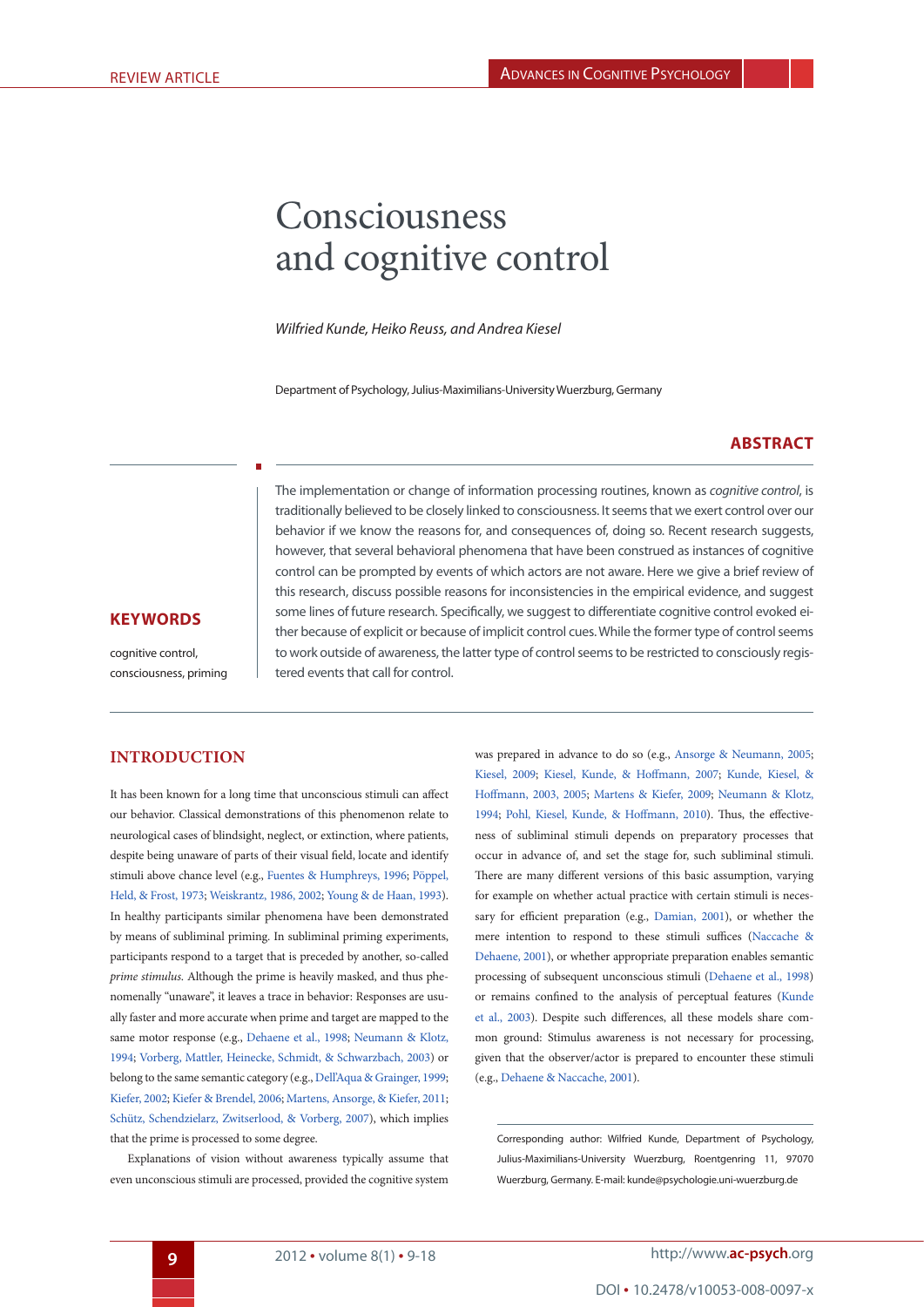#### **A reservation of consciousness: Cognitive Control?**

<span id="page-2-2"></span>The above review shows that the processing of subliminal stimuli is widely acknowledged. In fact, sometimes the capacity for unconscious processing is assumed to be even larger than the capacity for conscious processing (e.g., [Custers & Aarts, 2010](#page-7-5); [Dijksterhuis, Bos, Nordgren,](#page-8-7) [& van Baaren, 2006](#page-8-7)). One may therefore wonder whether there is anything left at all that "the unconscious" cannot do. Stated conversely, are there processes that can only operate on events we are aware of? Answering this question is important because knowing which processes require awareness and which do not shed light on the functional role of awareness in human information processing. Indeed, some researchers claim that cognitive control processes obligatorily require awareness (e.g., [Dehaene, & Naccache, 2001](#page-7-4); [Jack & Shallice, 2001](#page-8-8); for an overview, see [Hommel, 2007](#page-8-9)). The term *cognitive control* is widely used in modern psychology and describes phenomena that have been considered in chapters on "will" in historical textbooks of psychology (e.g., [Ach, 1905\)](#page-7-6). Although not very well defined, it seems fair to say that *cognitive control* denotes those processes that configure the cognitive system to process stimuli in a specific manner, and re-configure the cognitive system when certain events tell the observer/actor to treat stimuli in a different way.

<span id="page-2-17"></span><span id="page-2-13"></span><span id="page-2-10"></span><span id="page-2-0"></span>There are many different situations or experimental effects that are assumed to include such control operations. For example, in studies on task switching, participants have to respond to the same stimuli in a different way depending on the currently instructed task context, and thus cognitive control is believed to be heavily involved in task switching ([Kiesel et al., 2010;](#page-8-10) [Monsell, 2003\)](#page-9-7). Likewise, in stop-signal tasks, a sudden stimulus tells the actor to inhibit the response to a stimulus ([Logan, 1982\)](#page-9-8). Here the assumption is that the "cognitive veto" (to not carry out the response that would otherwise occur) is an instance of cognitive control. Another proposed instance of cognitive control is the adaptation to conflicting response tendencies that are based on automatic processing of irrelevant information. Such conflicting tendencies are a hallmark of so-called *interference tasks*, such as the Simon task [\(Simon, 1969](#page-10-4)), the Eriksen task [\(Eriksen & Eriksen, 1974](#page-8-11)), or the Stroop task [\(Stroop, 1935\)](#page-10-5). In these tasks, a nominally task-irrelevant stimulus or stimulus feature suggests a different response than is actually required. The crucial observation is that when response-conflict is generally frequent (e.g., in a block of trials), or has just been experienced (e.g., in the preceding trial), the information processing is altered in subsequent trials, such that, for example, more attention is devoted to task-relevant rather than to task-irrelevant stimulus aspects. As a consequence of this control impact, the influence of irrelevant information with frequent or recent response conflict is reduced ([Botvinick, Braver, Barch, Carter, & Cohen, 2001](#page-7-7); [Gratton, Coles,](#page-8-12) [& Donchin, 1992](#page-8-12); [Kiesel, Kunde, & Hoffmann, 2006;](#page-8-13) [Kunde, 2003](#page-8-14); [Kunde & Wühr, 2006\)](#page-8-15), and responses generally slow down [\(Kiesel et](#page-8-13) [al., 2006](#page-8-13); [Verguts, Notebaert, Kunde, & Wühr, 2011\)](#page-10-6).

<span id="page-2-20"></span><span id="page-2-12"></span><span id="page-2-1"></span>Regarding the interplay of consciousness and cognitive control, it is important to note that we are normally aware of the events that call

<span id="page-2-19"></span><span id="page-2-5"></span><span id="page-2-3"></span>for a modification of our routine actions. These may be external events such as changes in the environment, warning signals, the occurrence of errors, or internal events such as experienced effort in selecting appropriate behavior or some kind of self-instruction ([Goschke, 2000\)](#page-8-16). Intuitively, there is a strong link between awareness and the recruitment of cognitive control. Also, in psychological theorizing, cognitive control processes are strongly related to consciousness, in the sense that these processes rely on conscious decision-making [\(Dehaene &](#page-7-4) [Naccache, 2001](#page-7-4); [Jack & Shallice, 2001;](#page-8-8) [Umilta, 1988;](#page-10-7) for an overview, see [Hommel, 2007\)](#page-8-9). For example, [Jack and Shallice \(2001\)](#page-8-8) emphasize that the underlying processes engaged by conscious action are different from those engaged by automatic action. Similarly, [Dehaene and](#page-7-4) [Naccache \(2001](#page-7-4)) suggest in their workspace model that routine actions are possible without consciousness, while consciousness is required for cognitive control. They state that "it should be impossible for an unconscious stimulus to modify processing on a trial-by-trial basis through top-down control" ([Dehaene & Naccache, 2001,](#page-7-4) p. 21) and that "an unseen prime cannot be used as a source of control to modify the choice of processing steps" [\(Naccache, Blandin, & Dehaene, 2002,](#page-9-9) p. 423).

<span id="page-2-16"></span><span id="page-2-8"></span><span id="page-2-7"></span>Although such a control-consciousness link appears persuasive, it is a matter of empirical research to determine whether it holds true. First of all, it is important to scrutinize the problem under investigation. The questions are not whether observers/actors become aware that events exert cognitive control and how this happens. The answers to those questions are likely negative. Normally, we barely notice that we do something like "focusing attention" or "activating a task set". We conjecture that cognitive control does not require meta-knowledge of when and how to apply it. Instead, we believe that the important and empirically testable question is whether changes of behavior through cognitive control occur when the control-invoking event remains unnoticed.

<span id="page-2-18"></span><span id="page-2-15"></span><span id="page-2-4"></span>We will review a substantial number of studies that pursued this research strategy. To anticipate a main result, the outcome of this research program is ambiguous. Some studies suggest that cognitive control can be prompted by events that remain unnoticed, whereas other studies suggest that they cannot. This apparent discrepancy calls for clarification. A first step towards such clarification is to sort the evidence into cases where unconscious invoking of control is consistently found and those where it is not. One possible categorization concerns the types of events that call for control. These events vary enormously regarding complexity, duration, ambiguity, and so forth. We found it most favorable to arrange the presentation of studies according to a distinction in two types of control-invoking events, namely explicit and implicit events.

<span id="page-2-14"></span><span id="page-2-11"></span><span id="page-2-9"></span><span id="page-2-6"></span>*Explicit events* consist of one distinct stimulus that directly informs the observer what is requested from him or her. This applies, for example, to a stop signal. In stop-signal tasks, an explicit stop signal instructs to withhold an already selected motor response ([Logan, 1982](#page-9-8)). Likewise, in an explicit task cuing procedure, a task cue instructs the actor which stimulus-response mapping to apply, and which aspect of the stimulus to attend to in the next trial ([Meiran,](#page-9-10)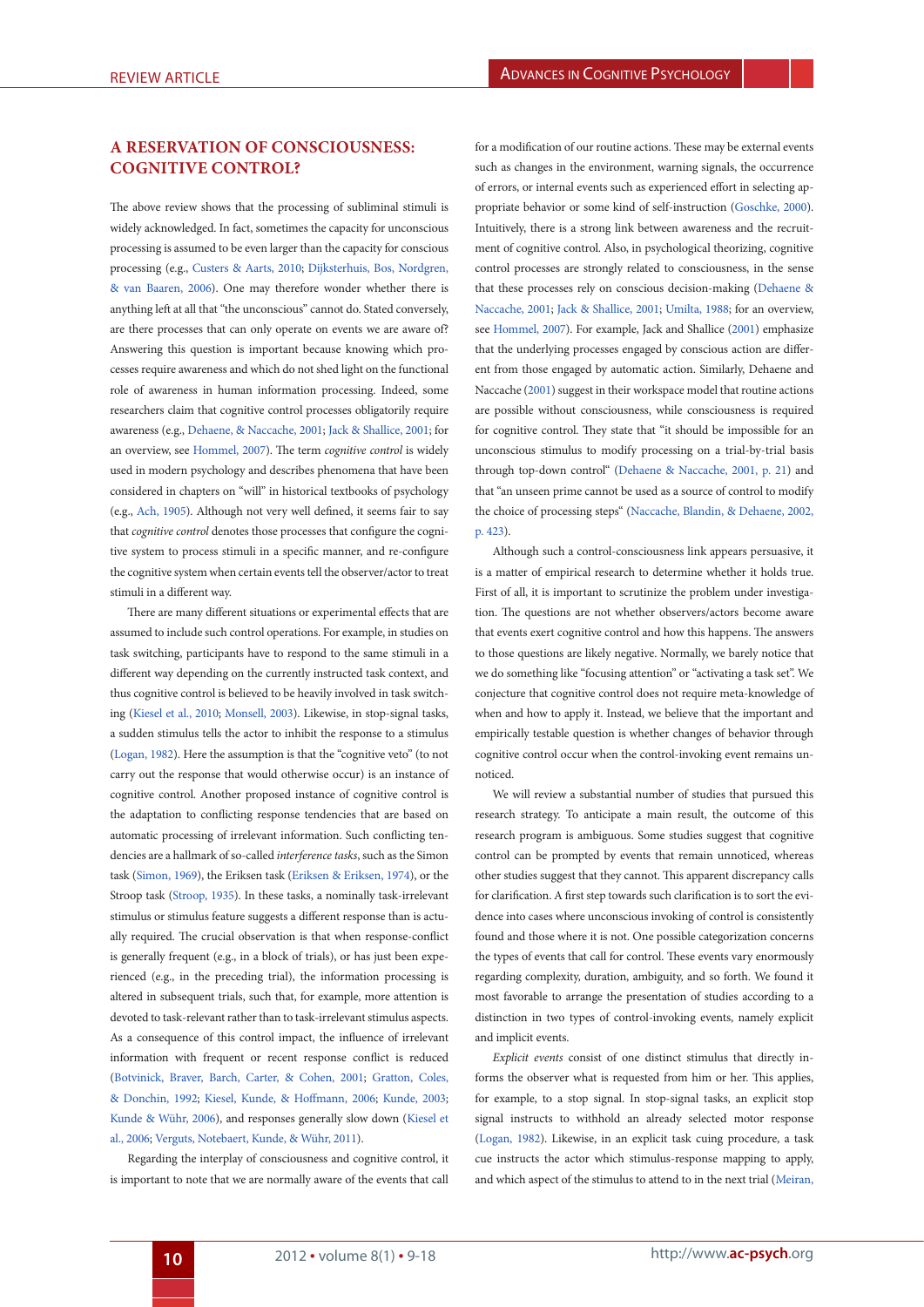[1996\)](#page-9-10). Thus, a stop signal is linked to the termination of response execution and a task cue requires the recollection of a certain task set.

In contrast, *implicit events* encompass more than one single, explicit stimulus and they have to be derived from the task environment. This applies, for instance, to frequency manipulations across a block of trials, such as a manipulation of the frequency of conflict-laden trials in an experimental block of a Stroop task (e.g., [Logan & Zbrodoff, 1979\)](#page-9-11). The control-invoking event in this case (the proportion of incongruent trials) is an abstract property of several preceding episodes which are spread in time. Moreover, the appropriate consequence of encountering such an event, such as "focusing on task-relevant stimuli," is less clearly defined than in the explicit case. The explicit-implicit distinction is an empirical one, but it may relate to functional differences as well, which we will discuss later. In the following, we first discuss control invoked by explicit events, since the situation is relatively undisputed in this case.

# **Cognitive control invoked by explicit events**

To our knowledge, there are three instances of cognitive control that have been tested to be subliminally induced by explicit cues. These are task preparation, response inhibition, and orienting of attention.

#### **Task preparation**

<span id="page-3-3"></span>Several studies investigated whether masked primes have the power to activate task sets. [Mattler \(2003,](#page-9-12) [2005,](#page-9-13) [2006](#page-9-14), [2007](#page-9-15)) used a task switching paradigm in which a cue preceded an imperative stimulus. The cue informed the participants as to which task should be performed on a subsequent stimulus. For example, the cue informed whether the pitch or the timbre of a tone should be judged. In Mattler's studies, the task cues were preceded by a masked, and hence invisible, prime. Importantly, in trials in which the prime resembled the task cue, performance was facilitated, suggesting that the prime prompted the preparation of the corresponding task. Alternative explanations, such that the prime merely facilitates the perceptual encoding of the subsequent task cue rather than activating the task set, were ruled out by using several perceptually dissimilar cue exemplars [\(Mattler, 2006](#page-9-14)). Later, [Lau](#page-9-16) [and Passingham \(2007](#page-9-16)) observed that the masked primes also activate brain areas that are known to be involved in performing the respective tasks. [Reuss, Kiesel, Kunde, and Hommel \(2011](#page-9-17)) complemented these findings by showing that not only is the switching towards a cued task facilitated by masked primes, but also that masked primes determine which task participants prefer to carry out. Participants in that study were shown task cues that told them which of two tasks (e.g., judging parity or magnitude of a digit) they should perform on a later presented target stimulus, or cues that told them whether to repeat the current task or switch to the other one. Sometimes the cue was masked and thus participants had the free choice to carry out whichever task they wanted. In these situations, the subliminally cued task or the subliminally cued task repetition/alternation was preferred. Thus, a masked stimulus does not only facilitate task preparation, but it may also trigger which task is eventually selected. In sum, there is little doubt that masked stimuli have the power to induce task sets.

# **Response inhibition**

<span id="page-3-8"></span><span id="page-3-2"></span>Another, perhaps even more basic, cognitive control process is the inhibition of motor output. Such inhibition is particularly challenging when a motor action is already prepared and is about to be executed. These conditions are fulfilled in stop signal experiments [\(Logan, 1982\)](#page-9-8). In such experiments, participants carry out speeded responses to certain stimuli. In some occasions a stop signal is presented after the imperative stimulus that asks the participants to withhold the already prepared response. The assumption is that in such cases inhibitory control, that is a cognitive veto, is needed to shut down motor output. This task was used by [van Gaal, Ridderinkhof, van den Wildenberg,](#page-10-8) [and Lamme \(2009](#page-10-8)). The innovative modification in their experiment was that the stop signal was sometimes masked so that participants had no clue that it had been presented. Even after an invisible stop signal responses were sometimes fully inhibited, and responses were delayed in cases where they were not inhibited. The authors therefore concluded that a masked stimulus can invoke inhibitory control processes. In another study, [van Gaal, Lamme, and Ridderinkhof \(2010\)](#page-10-9) reported that the efficiency to inhibit responses after masked stop signals correlates with the amplitude of the N2 of the brain activity that was time-locked to the stop signal. It is possible that this brain potential signals the start of the inhibition process. Similar inhibition effects were reported for Go/Nogo tasks ([Hughes, Velmans, & De Fockert, 2009;](#page-8-17) [van Gaal,](#page-10-10) [Ridderinkhof, Fahrenfort, Scholte, & Lamme, 2008](#page-10-10)). Here, participants have to respond to a certain Go-stimulus, and they must refrain from responding in trials in which a Nogo stimulus appears. Response time is delayed when a Go stimulus is preceded by a masked version of a Nogo stimulus rather than by another neural stimulus, which suggests that the subliminal Nogo event triggers to some extend response inhibition.

<span id="page-3-7"></span><span id="page-3-6"></span><span id="page-3-5"></span><span id="page-3-4"></span><span id="page-3-1"></span><span id="page-3-0"></span>Interestingly, [van Gaal et al. \(2009](#page-10-8)) observed that another instance of cognitive control, post-error slowing, did not occur. In stop signal tasks, responding in Go trials is slowed down if the participant failed to inhibit a response in the previous trial (e.g., [Rieger & Gauggel,](#page-9-18) [1999](#page-9-18)). In the study of van Gaal et al., this post-error slowing effect occurred after failures to inhibit responses when a visible stop signal was presented, yet it did not occur when the stop signal was masked. In the same experiment, one type of control (the inhibition of responses) did occur without awareness of the control-invoking event (the stop signal), whereas another instance of control (post-error slowing) did not occur without awareness of the invoking event (an erroneous response). The authors conclude that their results "converge with studies showing that awareness seems crucial for some types of (trial-by-trial) cognitive control regulations … but also demonstrate the possibility of unconsciously triggered inhibitory control" (p. 1136).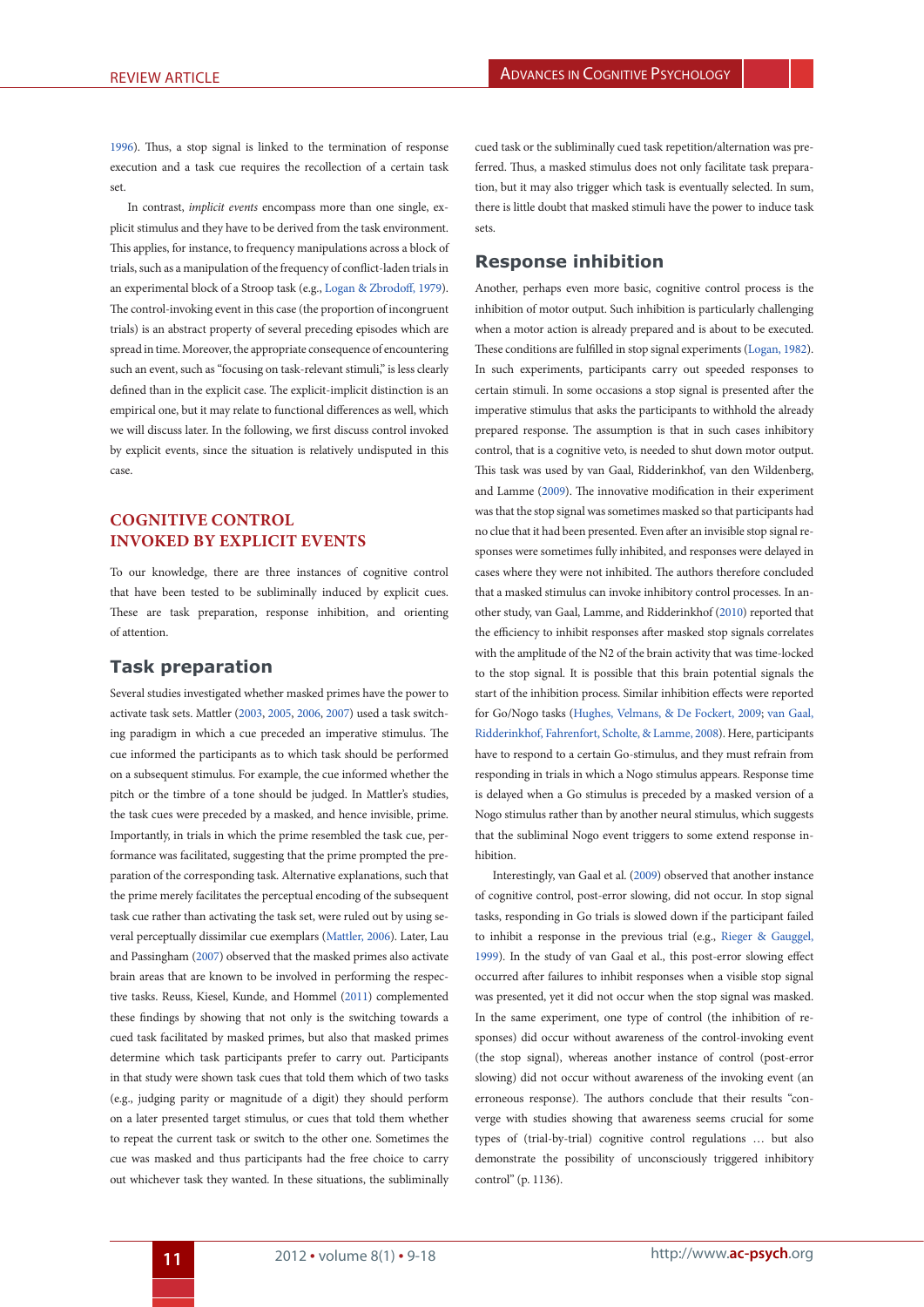#### **Orienting of attention**

While response inhibition can be described as cognitive control at the output side, there is also cognitive control at the input side, namely in the selection of stimuli. For example, humans can deliberately attend to stimuli in one modality, such as vision or audition. [Mattler \(2003\)](#page-9-12) cued participants as to whether they should respond to stimuli in either the visual or auditory modality while presenting different stimuli in both modalities simultaneously. The modality cue was preceded by a masked prime that was perceptually similar either to the cue for the visual or to the auditory modality, meaning the masked prime and the cue could either signal the same modality or different modalities. Performance was superior if the prime signaled the modality that participants were required to attend to, according to the subsequent cue. This led Mattler to conclude that the subliminal prime already produced an orienting of attention to the corresponding sensory modality.

Within the visual modality humans can orient attention covertly to different locations of their visual fields even without moving their eyes. This can happen due to a sudden change in the environment that automatically draws attention to that location ([Jonides & Yantis, 1988\)](#page-8-18), or because a certain symbolic cue predicts where in the visual field a relevant target is to be expected ([Posner, 1980\)](#page-9-19). A number of studies demonstrated that unconsciously presented exogenous cues induce covert shifts of attention concerning this first type of attention orienting, the exogenously driven attention (e.g., [Ansorge & Heumann, 2006](#page-7-8); [Ansorge & Neumann, 2005](#page-7-2); [Ivanoff & Klein, 2003](#page-8-19); [Lambert, Naikar,](#page-9-20) [McLachlan, & Aitken, 1999;](#page-9-20) [McCormick, 1997](#page-9-21); [Mulckhuyse, Talsma,](#page-9-22) [& Theeuwes, 2007](#page-9-22); [Scharlau, 2002;](#page-9-23) [Scharlau & Ansorge, 2003;](#page-9-24) [Scharlau](#page-9-25) [& Neumann, 2003](#page-9-25); for a review, see [Mulckhuyse & Theeuwes, 2010\)](#page-9-26). Regarding the consciousness-control issue, the second type of attention orienting that is proposed to occur in an endogenously controlled manner is particularly interesting. [Reuss, Pohl, Kiesel, and Kunde](#page-9-27) [\(2011\)](#page-9-27) found that masked arrow cues did in fact facilitate the processing of targets in the cued location. But they did so only when masked cues occurred in a context of visible cues that were predictive for the target location. The authors concluded that it is only when observers have the intention to use the cues that masked versions of such cues prompt shifts of attention.

To summarize, in the studies reviewed thus far the need for cognitive control is conveyed by a distinct stimulus. Moreover, participants had practice with visible versions of these stimuli. If such conditions are met, subliminal exemplars of these stimuli produce behavioral effects that can be considered as instances of cognitive control.

# **Cognitive control invoked by implicit events**

#### **Conflict frequency**

The need for control is sometimes not explicitly signaled, but is merely implicitly suggested, by the environment. One intensively studied control phenomenon of this type is the adaptation to conflict [\(Egner,](#page-8-20)

<span id="page-4-5"></span>[2008](#page-8-20)). As already briefly explained, conflict typically occurs in so-called *interference tasks*. Interference effects show that the human observer cannot be entirely shielded against processing irrelevant information. However, the extent to which irrelevant information is processed depends on the experienced utility of that information. For example, when response conflict occurs frequently in an experiment, interference effects decline, suggesting that the processing of irrelevant input is reduced (e.g., [Funes, Lupiáñez, & Humphreys, 2010](#page-8-21)). In fact, when the irrelevant information more often suggests the incorrect rather than the correct response, interference effects can even reverse (i.e., faster responding in incongruent rather than congruent trials). Apparently, observers then use the irrelevant information to strategically prepare a response that is *not* suggested by irrelevant information but which will probably be correct ([Logan & Zbrodoff, 1979](#page-9-11)). Importantly, such strategic adaptation to conflict frequency occurs only when the irrelevant information is consciously perceived (e.g., [Cheesman & Merikle,](#page-7-9) [1985](#page-7-9); [Merikle & Joordens, 1997](#page-9-28); [Merikle, Joordens, & Stolz, 1995](#page-9-29)). For example, [Merikle and Joordens \(1997](#page-9-28)) presented primes in a variant of the Stroop task for a longer or shorter duration so that the primes were either clearly visible or essentially invisible. The participants adapted to conflict frequency and responded faster on incongruent trials than on congruent trials. However, this occurred only when the primes were presented for the long duration and were thus visible. When the primes were presented for a shorter duration, and were thus invisible, the regular Stroop effect was observed with faster responding in congruent rather than incongruent trials.

<span id="page-4-19"></span><span id="page-4-18"></span><span id="page-4-17"></span><span id="page-4-15"></span><span id="page-4-14"></span><span id="page-4-13"></span><span id="page-4-12"></span><span id="page-4-11"></span><span id="page-4-10"></span><span id="page-4-9"></span><span id="page-4-8"></span><span id="page-4-6"></span><span id="page-4-4"></span><span id="page-4-2"></span><span id="page-4-0"></span>The manipulation of prime visibility by manipulation of prime duration was not optimal, since this also changed the stimulus-onset asynchrony (SOA) between prime and target, which in itself can result in reversed congruency effects ([Eimer & Schlaghecken, 1998\)](#page-8-22). However, predictive unconscious invalid primes have also turned out to be inefficient with constant timing parameters [\(Ansorge, Heumann,](#page-7-10) [& Scharlau, 2002,](#page-7-10) Experiment 3).

<span id="page-4-16"></span><span id="page-4-1"></span>These observations suggest that strategic changes of information processing do not occur in adaption to manipulations of conflict frequency of which the actor is not aware. Related observations have also been made regarding the manipulation of perceptual format of stimuli. While observers adapt to frequency manipulations of the perceptual format of visible targets (specifically, whether numerical stimuli are presented as digits or number words), no such adaptation occurs when format frequency is manipulated in invisible primes [\(Van den Bussche,](#page-10-11) [Segers, & Reynvoet, 2008\)](#page-10-11).

<span id="page-4-20"></span><span id="page-4-7"></span><span id="page-4-3"></span>Nonetheless, the evidence regarding adaptation to conflict frequency is not unequivocal. [Jaśkowski, Skalska, and Verleger \(2003,](#page-8-23) Experiment 2) found that masked priming effects declined from a condition with 80% congruent trials to a condition with 20% congruent trials. However, the authors consider this effect to not be a direct consequence of conflict frequency. Rather, they propose that "effects of subliminal priming are under observers' strategic control, with the criterion presumably set as a function of the openly observable error frequency" (p. 911). In other words, the adaptation to (unconscious) conflict frequency is considered to be mediated by adaptation to (con-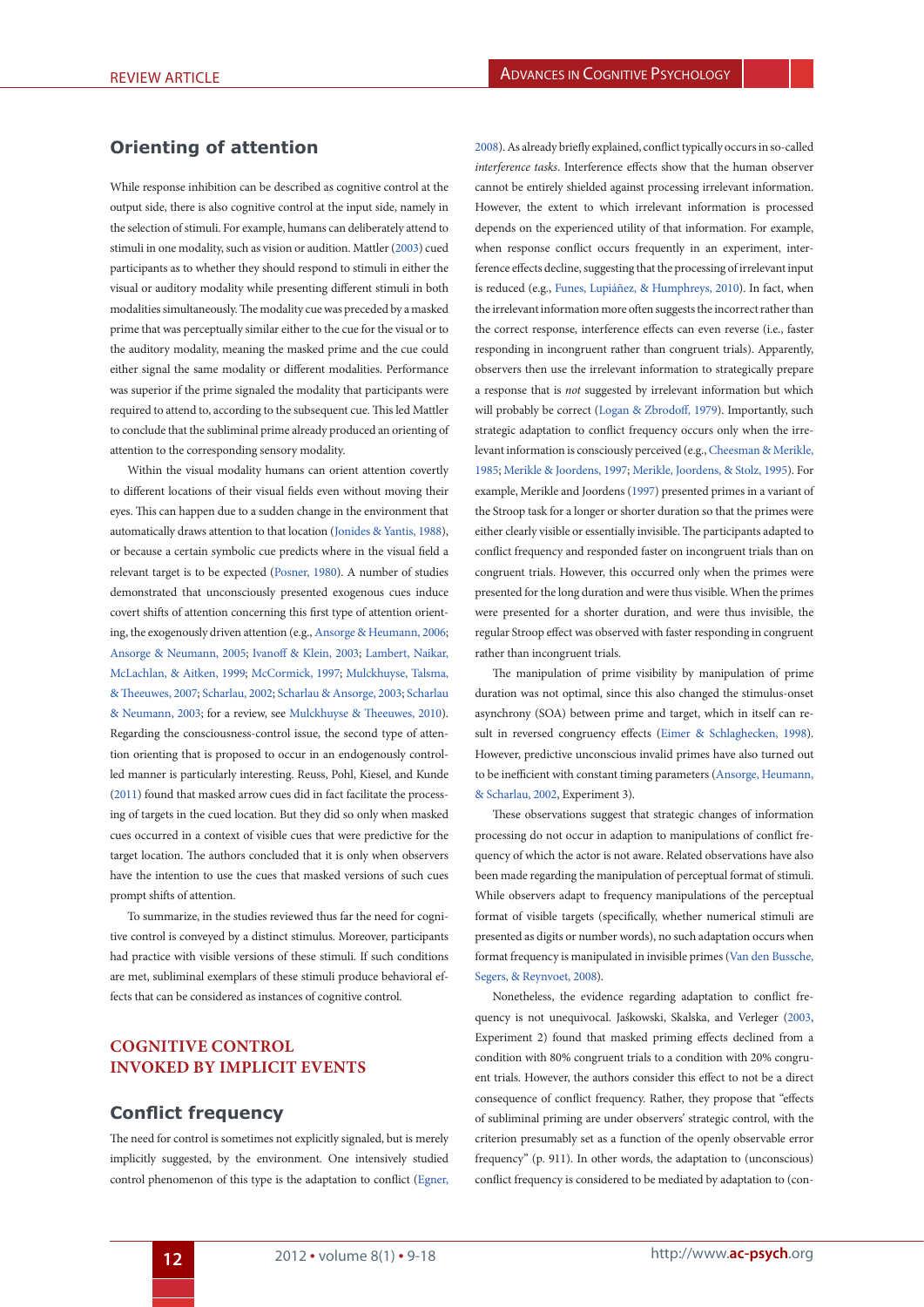scious) error rates. Adaptation to error frequency might also explain congruency proportion effects with masked primes in a study by [Klapp](#page-8-24) [\(2007,](#page-8-24) Experiment 3).

<span id="page-5-1"></span>A related explanation applies to a series of studies by Bodner and colleagues where congruency proportions have been found to shape congruency effects in masked priming [\(Bodner & Dypvik, 2005](#page-7-11); [Bodner & Masson, 2001,](#page-7-12) [2003;](#page-7-13) [Bodner, & Mulji, 2010\)](#page-7-14). In some experiments objective measures of prime visibility were missing ([Bodner](#page-7-12) [& Masson, 2001](#page-7-12)), or they revealed above-chance prime-discrimination performance [\(Boder & Dypvik, 2005\)](#page-7-11) which makes it hard to judge the role of prime awareness for the observed effects. Even if we set the notorious problem of prime visibility aside, alternative explanations have been proposed that do not interpret this effect to be a direct adaptation to unconscious conflict frequency. The ASE (adaptation to the statistics of the environment) model proposed by Kinoshita, Mozer, and Foster ([2008\)](#page-8-25) explains these effects as adaptation to trial difficulty rather than to prime usefulness. Blocks with many incongruent primes are more difficult than primes with many congruent primes. Participants may notice subtle difficulty differences and then adapt to them (for a more detailed explanation along these lines, see [Van den Bussche &](#page-10-12) [Reynvoet, 2008\)](#page-10-12).

# **Context-specific conflict frequency**

Recently, another instance of cognitive control has been proposed, namely adaptations to context-specific variations of conflict frequency. The crucial observation is that congruency effects decline in perceptual contexts in which interference is high (high proportion of incongruent trials), and increase in contexts in which interference is low (low proportion of incongruent trials, [Corballis & Gratton, 2003](#page-7-15); [Crump,](#page-7-16) [Gong, & Milliken, 2006](#page-7-16); [Lehle & Hübner, 2008](#page-9-30); [Vietze & Wendt, 2009\)](#page-10-13). The context is normally a task-irrelevant feature, such as the presentation location, that varies unpredictably from trial to trial, and that is presented only briefly before or simultaneously with the imperative stimuli. Adaptations to context-specific conflict frequency are striking because they suggest a very high flexibility and speed of cognitive control operations that affect response. The question again is whether such context-specific adaptation effects occur even when response conflicts are induced by subliminal primes, so that no representations of context-specific conflict frequencies can evolve. To study this, [Heinemann,](#page-8-26) [Kunde, and Kiesel \(2009](#page-8-26)) used a subliminal priming task. Participants had to categorize a target number as being smaller or larger than 5. The target was preceded by a prime number that was also smaller or larger than 5. In Experiment 1, these primes were masked rather weakly (visible primes). Each trial started with the presentation of a fixation cross surrounded by a colored rectangle. The color of this rectangle was the context. For one color, trials were mostly (80%) congruent (low-interference context), whereas with the other color trials were mostly (80%) incongruent (high-interference context). With visible primes, participants adapted to the context-specific conflict proportion. The congruency effect amounted to 54 ms in the low-interference context, and to 32 ms in the high-interference context. Because the size of the congruency effect is a measure for the influence of interfering information, the

<span id="page-5-10"></span>context-specific congruency effect shows that context information was used to inhibit prime processing in the high-interference context or, alternatively, to facilitate prime processing in the low-interference context. With subliminal primes (Experiment 2) participants showed an overall congruency effect of similar size as with supraliminal primes. Importantly in contrast to the results of Experiment 1, this congruency effect was not affected by context information.

<span id="page-5-5"></span><span id="page-5-2"></span><span id="page-5-0"></span>This finding qualifies observations by Crump and colleagues ([Crump et al., 2006;](#page-7-16) [Crump, Vaquero, & Milliken, 2008\)](#page-7-17). Crump et al. showed that global knowledge about the frequency of congruent and incongruent events in different contexts is no pre-requisite for contextspecific proportion congruency effects (CSPC effects). The amount of explicit knowledge of such congruency imbalances did not correlate with CSPC effects, nor did such knowledge boost CSPC effects. Thus, the learning processes that bring about CSPC effects require sufficiently strong (i.e., conscious) codes of prime, target, and context but they need not end in, or depend on, explicit knowledge of context-specific congruency proportions.

#### <span id="page-5-12"></span><span id="page-5-9"></span>**Conflict recency**

Another currently intensively studied trace of cognitive control is adaptation to recently experienced response conflict. The typical finding, sometimes called the Gratton effect [\(Gratton et al., 1992](#page-8-12)), is a reduction of congruency effects in trials that directly follow an incongruent (conflict-laden) trial in interference tasks. The phenomenon as such has been replicated many times for various interference tasks (see e.g., [Egner, 2008](#page-8-20), for a recent review). The common explanation is that experiencing conflict helps to overcome later conflict by invoking control mechanisms that amplify the processing of relevant information ([Egner & Hirsch, 2005](#page-8-27)) or attenuate the processing of irrelevant information (e.g., [Botvinick et al., 2001](#page-7-7)).

<span id="page-5-13"></span><span id="page-5-11"></span><span id="page-5-8"></span><span id="page-5-7"></span><span id="page-5-6"></span><span id="page-5-4"></span><span id="page-5-3"></span>The important question in the present context is: Do such conflict adaptation effects occur, even when participants are not aware of a conflict in the preceding trial? A paradigm that is suited for studying this question is, again, the masked priming paradigm, because the potentially interfering information (i.e., the prime) can be masked efficiently. Over the last 15 years there have been several investigations of this issue. The first study was reported by Greenwald, Abrams, and Draine [\(1996\)](#page-8-28). These authors found a conflict adaptation effect in conditions with clearly visible primes, but no such effect with masked primes. This finding was replicated by [Kunde \(2003](#page-8-14)). That study contained an experiment with prime visibility manipulated trial-by-trial. Interestingly, the conflict adaptation effect did not occur when the just-preceding trial contained an invisible prime. It did occur, however, when the just-preceding trial contained a visible prime, even when the prime in the current trial was invisible. This observation implies that prime visibility is necessary to invoke cognitive control, whereas the control processes that alter information processing can operate on masked stimuli as well. A problem of both the study by [Greenwald et](#page-8-28) [al. \(1996\)](#page-8-28) and of [Kunde \(2003](#page-8-14)) is that prime visibility was manipulated by variation of prime presentation duration, whereby possibly not only prime visibility, but also conflict size, varied. However, in a recent study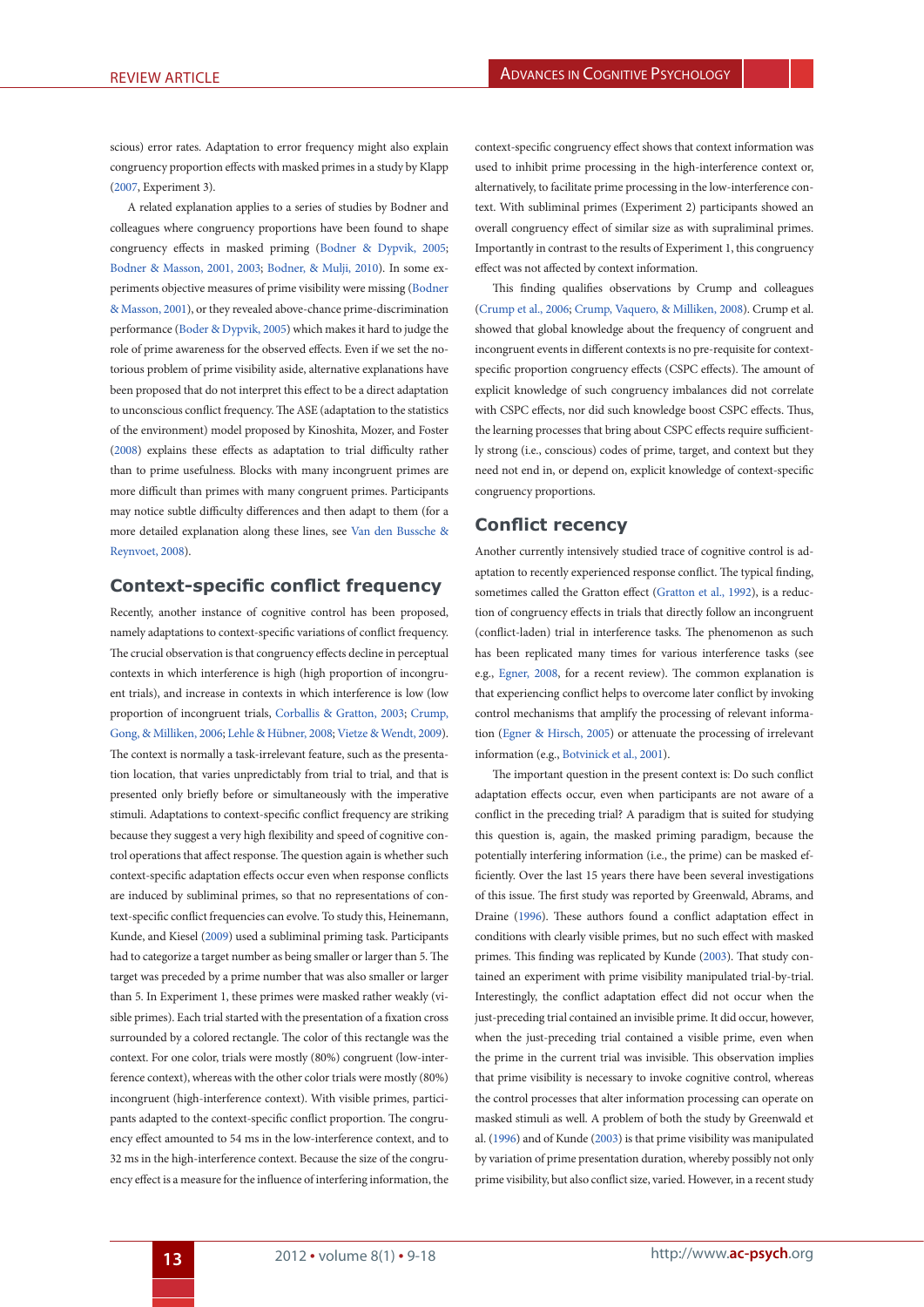<span id="page-6-2"></span>by [Frings and Wentura \(2008](#page-8-29)) the data pattern was replicated despite identical prime target intervals and, importantly, almost identical basic interference effects for visible and invisible primes. Another replication was provided by [Ansorge, Fuchs, Khalid, and Kunde \(2011](#page-7-18)). In that study, participants were asked after each individual trial, whether they believed that the preceding trial contained an incongruent prime or not. Conflict adaptation occurred when the prime in the preceding trial was clearly perceptible. When the prime in the preceding trial was not perceptible, no conflict adaptation occurred, even if participants accidentally judged the (in)congruency of that prime correctly. Apparently, only the actual experience, not the mere conjecture of conflicting information, prompts conflict adaptation.

Again, the evidence is ambiguous. Van Gaal et al. ([2010\)](#page-10-9) reported a Gratton effect even when primes were heavily masked. The procedure was almost identical to that of the study by [Kunde \(2003](#page-8-14)), except for the omission of a brief warning signal at the beginning of each trial and slightly longer trial durations. At present it is not clear whether these apparently minor procedural differences were really crucial. However, if they were, this might point to a role of some kind of memory of the previous trial. Possibly, such memories are weaker with a masked rather than unmasked prime, and more strongly affected by an interfering warning signal and increased trial durations.

# **Discussion**

What can we learn from this review of studies on the consciousnesscontrol link?

# **Explicit and implicit events**

The distinction between explicit and implicit control-invoking events we suggest here is an empirical one. However, this distinction reveals a relatively clear pattern. If the need for control is conveyed by an explicit event, awareness of that event is dispensable. However, if an event such as recent or frequent response conflict merely implicitly suggests the need of cognitive control, awareness of this event seems essential, or at least, evidence for the induction of control phenomena without awareness is not consistently found. At present we see two plausible explanations.

First, the implicit events we considered here (conflict that occurred recently, frequently, or context-specifically) conceivably all require some sort of memory. For example, for a previous incongruent trial to affect processing in a subsequent trial, some trace of that previous trial is necessary. Only conscious event representations might be strong enough to bridge longer time intervals. This is even more important when it comes to adapting to statistic manipulations such as conflict frequency and context-specific variations of conflict frequency. In these cases information of several such events has to be accumulated over a long period of time, and over a certain number of such events to extract, for example, the proportion of incongruent trials. In contrast, the typical time course with explicit control invoking events demands no accumulation of knowledge. Here, the time interval between the occurrence of a certain instruction stimulus (e.g., a task cue or a stop-

signal), and the point in time when the impact of cognitive control becomes apparent (mostly by responses to a certain stimulus) is barely longer than a few hundred milliseconds, and accumulation of knowledge over several explicit events is not necessary.

<span id="page-6-4"></span><span id="page-6-3"></span><span id="page-6-1"></span><span id="page-6-0"></span>Second, as noted in the Introduction, it is a prominent idea of several theories of action control to assume that stimuli instantaneously and unconsciously affect behavior only when specific if-then-plans exist ([Bargh, 1989;](#page-7-19) [Gollwitzer, 1999](#page-8-30); [Hommel, 2000;](#page-8-31) [Kunde et al., 2003;](#page-8-5) [Neumann & Klotz, 1994](#page-9-1)). This idea has fared pretty well when it comes to explaining the activation of relatively simple behaviors (keypressing, in most cases). However, it is not far-fetched to construe a cognitive control process as a kind of "response" of the cognitive system to certain stimuli, namely the control-invoking events we considered here. For example, the control process to inhibit a response or to implement a task set according to an explicit cue might be specified as the plan "if stimulus/cue X, then inhibit each response / activate task set Y". It is known that if-then plans fail when either the "if"-side, that is the description of crucial events, or the "then"-side, that is the description of what to do, are not sufficiently specific [\(Gollwitzer, 1999](#page-8-30)). With explicit events participants have ample opportunity to shape their if-then plans. Participants see the stimuli and they are told what to do, and can even practice these plans before they encounter masked versions of the stimuli. The conditions are less favorable with implicit events. The "if"-part of such plans are defined rather vaguely: "Response conflict", for instance, is something we have no sensory organ for, but we have to realize that there is conflicting information that suggests different response alternatives. The "then"-part of the plans, the "what to do"-part, is also not very clear. What might be appropriate means to adapt to response conflict? It seems that, for example, adaptation to response conflict requires a specification or correction of if-then plans, and perhaps it is exactly this alteration of plans that requires awareness.

# **Lines of future research**

What is important for future research on the control-consciousness link? First, we think it is worthwhile to further corroborate the proposed separation of explicit and implicit control-invoking events. If we take as a conclusion of this review that control effects following explicit events are consistently observed, while control effects following implicit events are not, two questions arise:

- 1. What are the limits of explicitly prompted control, and what are
- <span id="page-6-6"></span><span id="page-6-5"></span>the necessary preconditions of implicitly prompted control?

The first question relates to the sorts of cognitive control effects that may be subliminally activated. Task switching, response inhibition, and orienting of visual attention have already been tested, but there are many other behavioral instances of cognitive control. For example, humans can control whether to respond quickly but rather inaccurately, or slowly but accurately ([Rinkenauer, Osman, Ulrich, Müller-Gethmann,](#page-9-31) [& Mattes, 2004\)](#page-9-31). Can such shifts along the speed-accuracy function be prompted subliminally by explicit cues? Likewise, participants in dual task situations can give priority to one or the other task [\(Pashler, 1984\)](#page-9-32). Can such task prioritization be cued subliminally?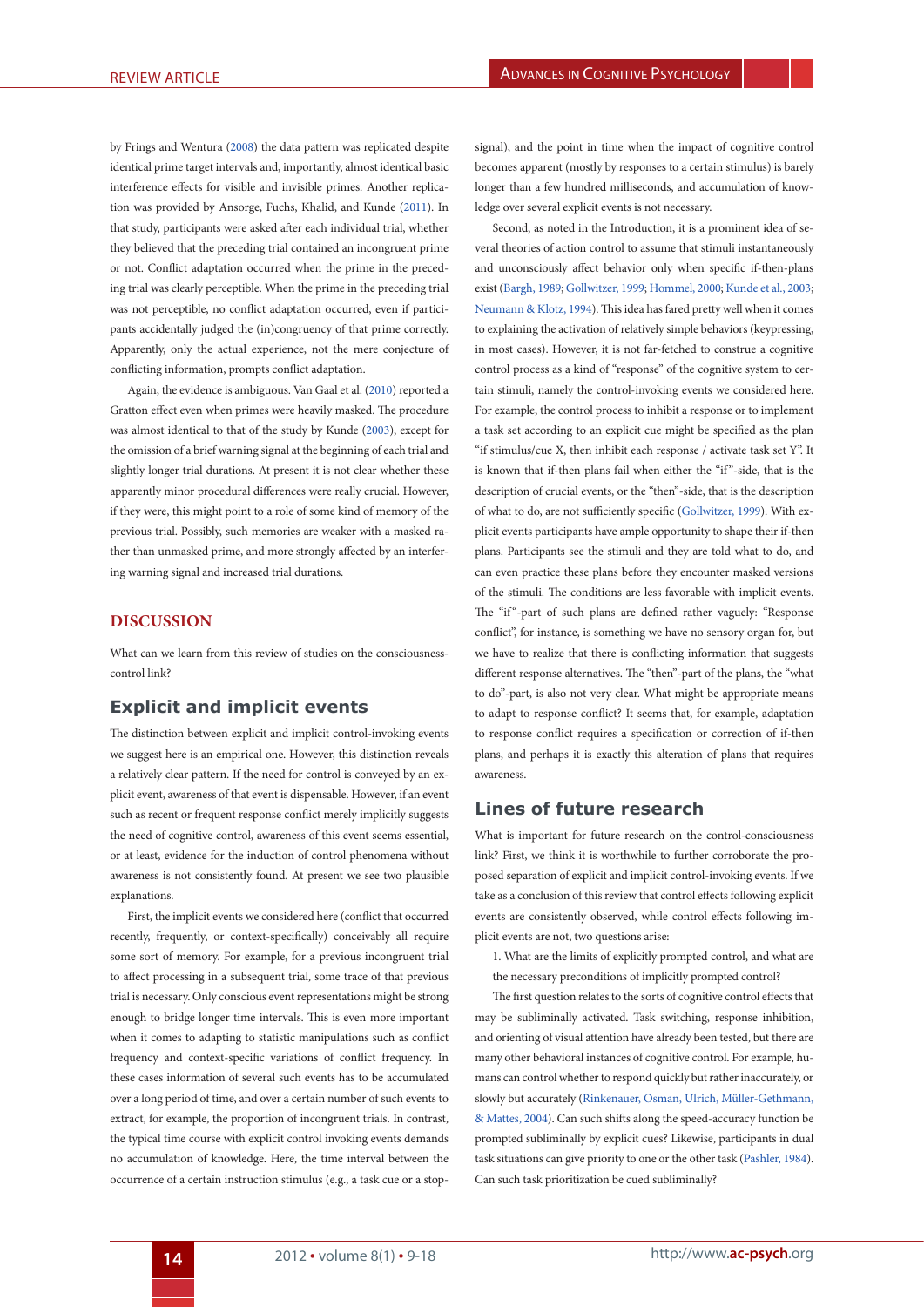2. The second question relates to the reasons why unconscious events sometimes fail to prompt control, specifically when these prompts suggest the need of control implicitly. It is possible that there are conditions that prevented the discovery of implicit control, although it is possible in principle. For example, there might be adaptation to unconsciously induced response conflict, but sometimes the subliminally induced conflict was too small. There might also be adaptation to previous errors (post-error slowing), but perhaps in those cases where adaptation to unconscious errors was not found (e.g., [van Gaal et al., 2009\)](#page-10-8) errors were not sufficiently relevant for the participants. Finally, there might be an adaptation to unconsciously presented imbalances of conflict frequencies. However, these imbalances must be larger than those that are experienced consciously, or participants must be exposed to them much longer than to consciously perceived frequency imbalances.

Finally, we must be aware of the methodical problems that research on awareness faces from the beginning. First, effects of unconscious stimuli are often small. Therefore, studies aiming to show such effects must have sufficient power to do so. Second, research on the consciousness-control link is perhaps particularly susceptible to publication bias. Positive evidence for control without awareness is exciting and may make it easier to be published in prestigious journals (or to be published at all), while negative evidence resides in less prestigious journals (or may not be published). To justify such an intuition, of course, meta-analytical tools are needed (cf. [Van den Bussche, Van](#page-10-14) [den Noortgaate, & Reynvoet, 2009\)](#page-10-14). Third, we must remain cautious regarding "indirect" consciousness-mediated explanations of apparently unconscious control effects. Masked events as such may remain unconscious, but their side-effects in behavior become apparent by self-observation. For example, the proportion of incongruent masked primes may remain undetected, but the resulting increase of error rates may be noticed and may prompt a corresponding adjustment indirectly (cf. [Jaśkowski et al., 2003\)](#page-8-23).

These problems are certainly not intractable, and they should definitely not prevent us from studying the important issue of the role of consciousness for cognitive control.

#### **References**

- <span id="page-7-6"></span>A[ch, N. \(1905\).](#page-2-0) *Über die Willenstätigkeit und das Denken* [*On volition and thinking*]. Gottingen: Vandenhoeck & Ruprecht.
- <span id="page-7-18"></span>A[nsorge, U., Fuchs, I., Khalid, S., & Kunde, W. \(2011\)](#page-6-0). No conflict control in the absence of awareness. *Psychological Research*, *75*, 351-365.
- <span id="page-7-8"></span>A[nsorge, U., & Heumann, M. \(2006\).](#page-4-0) Shifts of visuospatial attention to invisible (metacontrast-masked) singletons: Clues from reaction times and event-related potentials. *Advances in Cognitive Psychology*, *2*, 61-76.
- <span id="page-7-10"></span>A[nsorge, U., Heumann, M., & Scharlau, I. \(2002\).](#page-4-1) Influences of visibility, intentions, and probability in a peripheral cuing task. *Consciousness and Cognition*, *11*, 528-545.
- <span id="page-7-2"></span>A[nsorge, U., & Neumann, O. \(2005\).](#page-1-0) Intentions determine the effects of invisible metacontrast-masked primes: Evidence for top-down contingencies in a peripheral cueing task. J*ournal of*

*Experimental Psychology: Human Perception and Performance*, *31*, 762-777.

- <span id="page-7-19"></span>B[argh, J. A. \(1989\)](#page-6-1). Conditional automaticity: Varieties of automatic influence in social perception and cognition. In J. S. Uleman & J. A. Bargh (Eds.), *Unintended thought* (pp. 3-51). New York: Guilford Press.
- <span id="page-7-11"></span>B[odner, G. E., & Dypvik, A. T. \(2005\)](#page-5-0). Masked priming of number judgments depends on prime validity and task. *Memory & Cognition*, *33*, 29-47.
- <span id="page-7-12"></span>B[odner, G. E., & Masson, M. E. J. \(2001\).](#page-5-1) Prime validity affects masked repetition priming: Evidence for an episodic resource account of priming. *Journal of Memory and Language*, *45*, 616-647.
- <span id="page-7-13"></span>B[odner, G. E., & Masson, M. E. J. \(2003\)](#page-5-1). Beyond spreading activation: An influence of relatedness proportion on masked semantic priming. *Psychonomic Bulletin & Review*, *10*, 645-652.
- <span id="page-7-14"></span>B[odner, G. E., & Mulji, R. \(2010\)](#page-5-2). Prime proportion affects masked priming of fixed and free-choice responses. *Experimental Psychology*, *57*, 360-366.
- <span id="page-7-7"></span>B[otvinick, M., Braver, T., Barch, D., Carter, C., & Cohen, J. \(2001\).](#page-2-1) Conflict monitoring and cognitive control. *Psychological Review*, *108*, 624-652.
- <span id="page-7-20"></span><span id="page-7-9"></span>C[heesman, J., & Merikle, P. M. \(1985\).](#page-4-2) Word recognition and consciousness. In D. Besner, T. G. Waller, & G. E. MacKinnon (Eds.), *Reading research: Advances in theory and practice* (pp. 311–352). New York: Academic Press.
- <span id="page-7-15"></span>C[orballis, P. M., & Gratton, G. \(2003\).](#page-5-3) Independent control of processing strategies in the left and right hemifields. *Biological Psychology*, *64*, 191-209.
- <span id="page-7-16"></span>C[rump, M. J. C., Gong, Z., & Milliken, B. \(2006\).](#page-5-4) The context-specific proportion congruent Stroop effect: Location as a contextual cue. *Psychonomic Bulletin & Review*, *13*, 316-321.
- <span id="page-7-17"></span>C[rump, M. J. C., Vaquero, J. M. M., & Milliken, B. \(2008\)](#page-5-5). Contextspecific learning and control: The role of awareness, taskrelevance, and relative salience. *Consciousness and Cognition*, *17*, 22-36.
- <span id="page-7-5"></span>C[usters, R., & Aarts, H. \(2010\)](#page-2-2). The unconscious will: How the pursuit of goals operates outside of conscious awareness. *Science*, *329*, 47-50.
- <span id="page-7-3"></span>D[amian, M. F. \(2001\).](#page-1-1) Congruity effects evoked by subliminally presented primes: Automaticity rather than semantic processing. *Journal of Experimental Psychology: Human Perception and Performance*, *27*, 154-165.
- <span id="page-7-1"></span>D[ell' Acqua, R., & Grainger, J. \(1999\)](#page-1-2). Unconscious semantic priming from pictures. *Cognition*, *73*, B1-B15.
- <span id="page-7-4"></span>D[ehaene, S., & Naccache, L. \(2001\).](#page-1-3) Towards a cognitive neuroscience of consciousness: Basic evidence and a workspace framework. *Cognition*, *79*, 1-37.
- <span id="page-7-0"></span>D[ehaene, S., Naccache, L., Le Clec'H, G., Koechlin, E., Mueller, M.,](#page-1-4) [Dehaene-Lambertz, G., & Le Bihan, D. \(1998\)](#page-1-4). Imaging unconscious semantic priming. *Nature*, *395*, 597-600.

D[ehaene, S., & Naccache, L. \(2001\).](#page-1-3) Towards a cognitive neuro-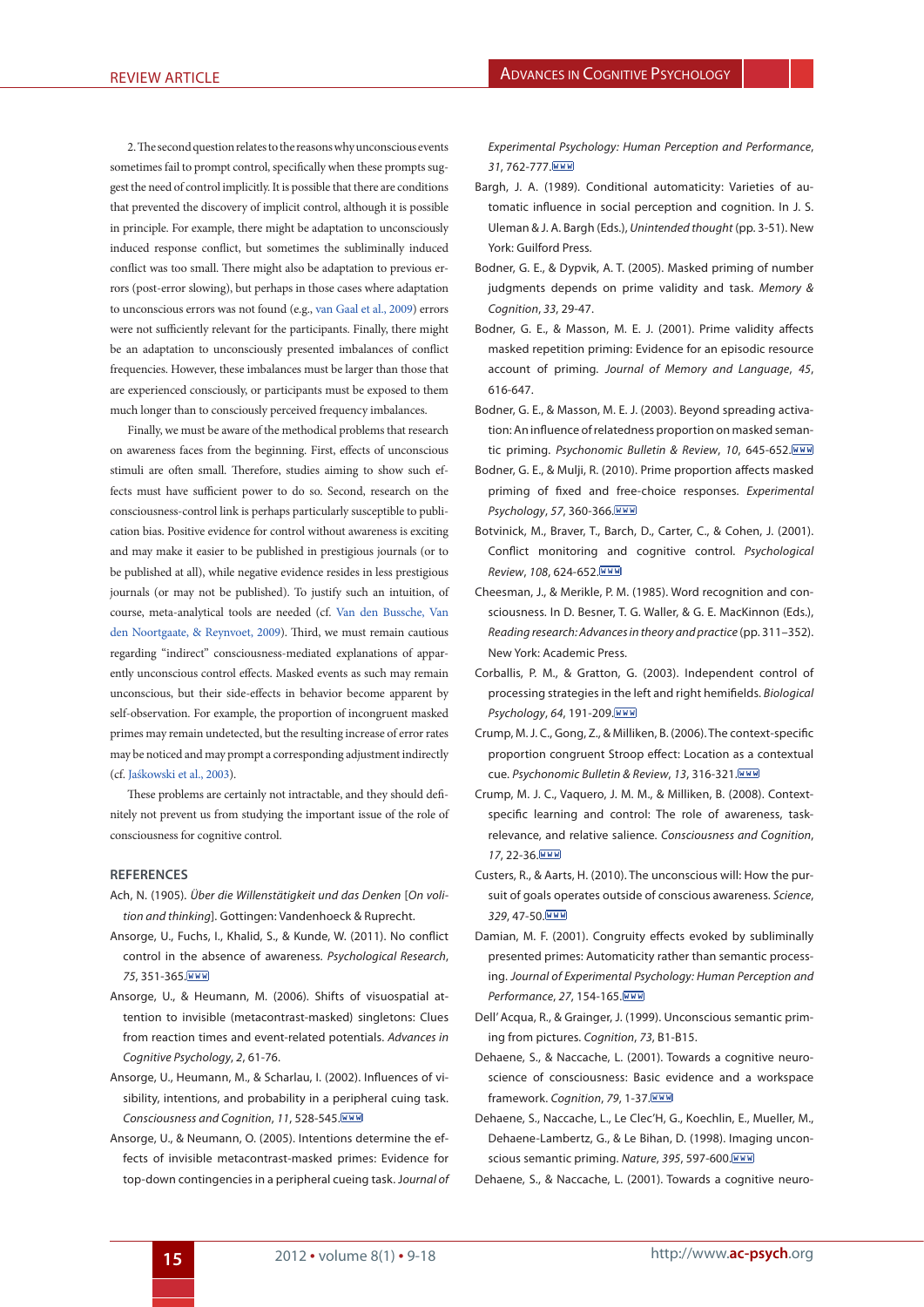science of consciousness: Basic evidence and a workspace framework. *Cognition*, *79*, 1-37.

- <span id="page-8-7"></span>[Dijksterhuis, A., Bos, M. W., Nordgren, L. F., & van Baaren, R. B.](#page-2-3) [\(2006\).](#page-2-3) On making the right choice: The deliberation-withoutattention effect. *Science*, *311*, 1005-1007.
- <span id="page-8-20"></span>E[gner, T. \(2008\)](#page-4-3). Multiple conflict-driven control mechanisms in the human brain. *Trends in Cognitive Sciences*, *12*, 374-380.
- <span id="page-8-27"></span>E[gner, T., & Hirsch, J. \(2005\)](#page-5-6). Cognitive control mechanisms resolve conflict through cortical amplification of task-relevant information. *Nature Neuroscience, 8*, 1784-1790.
- <span id="page-8-22"></span>E[imer, M., & Schlaghecken, F. \(1998\).](#page-4-4) Effects of masked stimuli on motor activation: Behavioral and electrophysiological evidence. *Journal of Experimental Psychology: Human Perception and Performance*, *24*, 1737-1747.
- <span id="page-8-11"></span>E[riksen, B. A., & Eriksen, C. W. \(1974\).](#page-2-4) Effects of noise letters on the identification of a target letter in a nonsearch task. *Perception & Psychophysics*, *16*, 143-149.
- <span id="page-8-29"></span>F[rings, C., & Wentura, D. \(2008\)](#page-6-2). Trial-by-trial effects in the affective priming paradigm. *Acta Psychologica*, *128*, 318-323.
- <span id="page-8-0"></span>F[uentes, L. J., & Humphreys, G. W. \(1996\).](#page-1-5) On the processing of "extinguished" stimuli in unilateral visual neglect: An approach using negative priming. *Cognitive Neuropsychology*, *13*, 111- 136.
- <span id="page-8-21"></span>F[unes, M. J., Lupiáñez, J., & Humphreys, G. \(2010\)](#page-4-5). Sustained vs. transient cognitive control: Evidence of a behavioral dissociation. *Cognition*, *114*, 383-347.
- <span id="page-8-30"></span>[Gollwitzer, P. M. \(1999\)](#page-6-3). Implementation intentions: Strong effects of simple plans. *American Psychologist*, *54*, 493-503.
- <span id="page-8-16"></span>[Goschke, T. \(2000\)](#page-2-5). Involuntary persistence and intentional reconfiguration in task-set switching. In S. Monsell & J. Driver (Eds.), *Control of cognitive processes: Attention and performance XVIII* (pp. 331-355). Cambridge, MA: MIT Press.
- <span id="page-8-12"></span>[Gratton, G., Coles, M. G., & Donchin, E. \(1992\)](#page-2-6). Optimizing the use of information: Strategic control of activation of responses. *Journal of Experimental Psychology: General*, *121*, 480-506.
- <span id="page-8-28"></span>[Greenwald, A. G., Draine, S. C., & Abrams, R. L. \(1996\).](#page-5-7) Three cognitive markers of unconscious semantic activation. *Science*, *273*, 1699-1702. WWW
- <span id="page-8-26"></span>[Heinemann, A., Kunde, W., & Kiesel, A. \(2009\).](#page-5-8) Context-specific prime-congruency effects: On the role of conscious stimulus representations for cognitive control. *Consciousness and Cognition*, *18*, 966-976.
- <span id="page-8-31"></span>[Hommel, B. \(2000\)](#page-6-4). The prepared reflex: Automaticity and control in stimulus-response translation. In S. Monsell & J. Driver (Eds.), *Control of cognitive processes: Attention and performance XVIII*  (pp. 247-273). Cambridge, MA: MIT Press.
- <span id="page-8-9"></span>[Hommel, B. \(2007\)](#page-2-7). Consciousness and control: Not identical twins. *Journal of Consciousness Studies*, *14*, 155-176.
- <span id="page-8-17"></span>[Hughes, G., Velmans, M., & De Fockert, J. \(2009\).](#page-3-0) Unconscious priming of a no-go response. *Psychophysiology*, *46*, 1258- 1269. WWW
- <span id="page-8-19"></span>I[vanoff, J., & Klein, R. M. \(2003\)](#page-4-6). Orienting of attention without

awareness is affected by measurement-induced attentional control settings. *Journal of Vision*, *3*, 32-40.

- <span id="page-8-8"></span>[Jack, A. I., & Shallice, T. \(2001\)](#page-2-8). Introspective physicalism as an approach to the science of consciousness. *Cognition*, *79*, 161- 196. WWW
- <span id="page-8-23"></span>[Jaśkowski, P., Skalska, B., & Verleger, R. \(2003\)](#page-4-7). How the self controls its "automatic pilot" when processing of subliminal information. *Journal of Cognitive Neuroscience*, *15*, 911-920.
- <span id="page-8-18"></span>[Jonides, J., & Yantis, S. \(1988\)](#page-4-8). Uniqueness of abrupt stimulus onset in capturing attention. *Perception & Psychophysics*, *43*, 346-354. WWW
- <span id="page-8-1"></span>K[iefer, M. \(2002\).](#page-1-6) The N400 is modulated by unconscious perceived masked words: Further evidence for an automatic spreading activation account of N400 priming effects. *Cognitive Brain Research*, *13*, 27-39.
- <span id="page-8-2"></span>K[iefer, M., & Brendel, D. \(2006\).](#page-1-7) Attentional modulation of unconscious "automatic" processes: Evidence from event-related potentials in a masked priming paradigm. *Journal of Cognitive Neuroscience*, *18*, 184-198.
- <span id="page-8-3"></span>[Kiesel, A. \(2009\).](#page-1-8) Unbewusste Wahrnehmung: Handlungsdeterminierende Reizerwartungen bestimmen die Wirksamkeit subliminaler Reize [Unconscious cognition: Action triggers determine effects of subliminal primes]. *Psychologische Rundschau*, *60*, 215-228.
- <span id="page-8-13"></span>K[iesel, A., Kunde, W., & Hoffmann, J. \(2006\)](#page-2-9). Evidence for taskspecific resolution of response conflict. *Psychonomic Bulletin & Review*, *13*, 800-806.
- <span id="page-8-4"></span>K[iesel, A., Kunde, W., & Hoffmann, J. \(2007\).](#page-1-9) Unconscious priming according to multiple S-R rules. *Cognition*, *104*, 89-105.
- <span id="page-8-10"></span>K[iesel, A., Steinhauser, M., Wendt, M., Falkenstein, M., Jost, K.,](#page-2-10) [Phillip, A., & Koch, I. \(2010\).](#page-2-10) Control and interference in task switching: A review. *Psychological Bulletin*, *136*, 849-874.
- <span id="page-8-25"></span>K[inoshita, S., Forster, K. I., & Mozer, M. C. \(2008\)](#page-5-9). Unconscious cognition isn't that smart: Modulation of masked repetition effect in the naming task. *Cognition*, *107*, 623-649.
- <span id="page-8-24"></span>K[lapp, S. \(2007\)](#page-5-10). Nonconscious control mimics a purposeful strategy: Strength of Stroop-like interference is automatically modulated by proportion of compatible trials. *Journal of Experimental Psychology: Human Perception and Performance*, *33*, 1366-1376.
- <span id="page-8-14"></span>K[unde, W. \(2003\)](#page-2-11). Sequential modulations of stimulus-response correspondence effects depend on awareness of response conflict. *Psychonomic Bulletin & Review*, *10*, 198-205.
- <span id="page-8-5"></span>K[unde, W., Kiesel, A., & Hoffmann, J. \(2003\).](#page-1-10) Conscious control over the content of unconscious cognition. *Cognition*, *88*, 223- 242. WWW
- <span id="page-8-6"></span>K[unde, W., Kiesel, A., & Hoffmann, J. \(2005\).](#page-1-10) On the masking and disclosure of unconscious elaborate processing. A reply to van Opstal, Reynvoet, & Verguts. *Cognition*, *97*, 99-105.
- <span id="page-8-15"></span>K[unde, W., & Wühr, P. \(2006\)](#page-2-12). Sequential modulations of correspondence effects across spatial dimensions and tasks. *Memory & Cognition*, *34,* 356-367.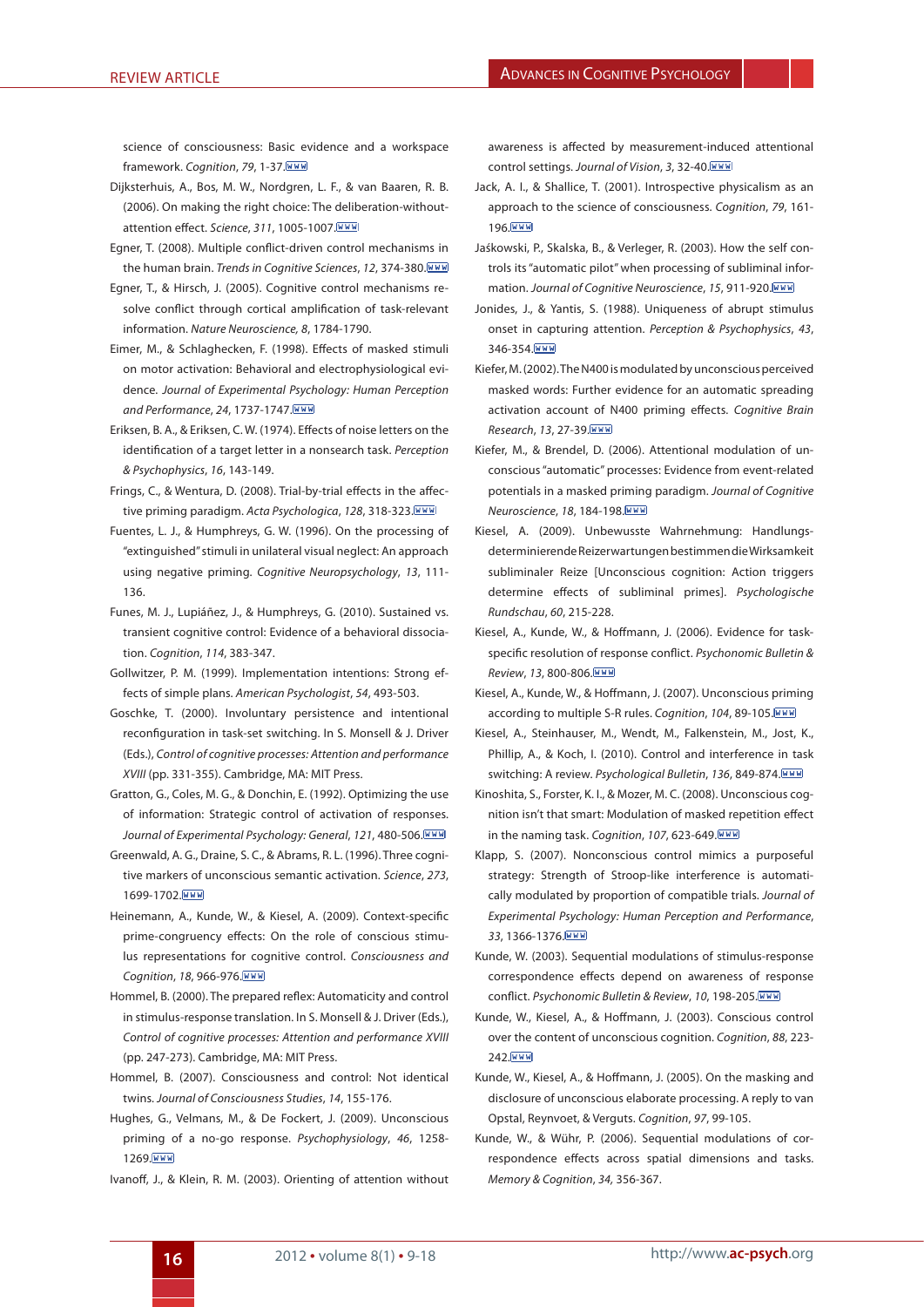- <span id="page-9-20"></span>L[ambert, A., Naikar, N., McLachlan, K., & Aitken, V. \(1999\).](#page-4-9) A new component of visual orienting: Implicit effects of peripheral information and subthreshold cues on covert attention. *Journal of Experimental Psychology: Human Perception and Performance*, *25*, 321-340.
- <span id="page-9-16"></span>L[au, H. C., & Passingham, R. E. \(2007\).](#page-3-1) Unconscious activation of the cognitive control system in the human prefrontal cortex. *Journal of Neuroscience*, *27*, 5805-5811.
- <span id="page-9-30"></span>L[ehle, C., & Hübner, R. \(2008\)](#page-5-11). On-the-fly adaptation of selectivity in the flanker task. *Psychonomic Bulletin & Review*, *15*, 814-818. WWW
- <span id="page-9-8"></span>L[ogan, G. D. \(1982\)](#page-2-13). On the ability to inhibit complex actions: A stop-signal study of typewriting. *Journal of Experimental Psychology: Human Perception and Performance, 8*, 778-792.
- <span id="page-9-11"></span>L[ogan, G. D., & Zbrodoff, N. J. \(1979\)](#page-3-2). When it helps to be misled: Facilitative effects of increasing the frequency of conflicting stimuli in a Stroop-like task. *Memory & Cognition*, *7*, 166-174.
- <span id="page-9-2"></span>[Martens, U., Ansorge, U., & Kiefer, M. \(2011\)](#page-1-11). Controlling the unconscious: Attentional tasks sets modulate subliminal semantic and visuo-motor priming differentially. *Psychological Science*, *22*, 282-291.
- <span id="page-9-4"></span>[Martens, U., & Kiefer, M. \(2009\)](#page-1-12). Specifying attentional top-down influences on subsequent unconscious semantic processing. *Advances in Cognitive Psychology*, *5*, 56-68.
- <span id="page-9-12"></span>[Mattler, U. \(2003\)](#page-3-3). Priming of mental operations by masked stimuli. *Perception & Psychophysics*, *65*, 167-187.
- <span id="page-9-13"></span>[Mattler, U. \(2005\).](#page-3-3) Inhibition and decay of motor and nonmotor priming. *Perception & Psychophysics*, *67*, 285-300.
- <span id="page-9-14"></span>[Mattler, U. \(2006\)](#page-3-3). On the locus of priming and inverse priming effects. *Perception & Psychophysics*, *68*, 975-991.
- <span id="page-9-15"></span>[Mattler, U. \(2007\).](#page-3-3) Inverse target- and cue-priming effects of masked stimuli. *Journal of Experimental Psychology: Human Perception and Performance*, *33*, 83-102.
- <span id="page-9-21"></span>[McCormick, P. A. \(1997\).](#page-4-10) Orienting attention without awareness. *Journal of Experimental Psychology: Human Perception and Performance*, *23*, 168-180.
- <span id="page-9-10"></span>[Meiran, N. \(1996\).](#page-2-14) Reconfiguration of processing mode prior to task performance. *Journal of Experimental Psychology: Learning, Memory, and Cognition*, *2*, 1423-1442.
- <span id="page-9-28"></span>[Merikle, P. M., & Joordens, S. \(1997\).](#page-4-11) Parallels between perception without attention and perception without awareness. *Consciousness and Cognition*, *6*, 219-236.
- <span id="page-9-29"></span>[Merikle, P. M., Joordens, S., & Stolz, J. \(1995\).](#page-4-12) Measuring the relative magnitude of unconscious influences. *Consciousness and Cognition*, *4*, 422-439.
- <span id="page-9-7"></span>[Monsell, S. \(2003\).](#page-2-15) Task switching. *Trends in Cognitive Sciences*, *7*, 134-140. WWW
- <span id="page-9-22"></span>[Mulckhuyse, M., Talsma, D., & Theeuwes, J. \(2007\)](#page-4-13). Grabbing attention without knowing: Automatic capture of attention by subliminal spatial cues. *Visual Cognition*, *15*, 779-788.
- <span id="page-9-26"></span>[Mulckhuyse, M., & Theeuwes, J. \(2010\).](#page-4-14) Unconscious attentional

orienting to exogenous cues: A review of the literature. *Acta Psychologica*, *134*, 299-309.

- <span id="page-9-9"></span>[Naccache, L., Blandin, E., & Dehaene, S. \(2002\)](#page-2-16). Unconscious masked priming depends on temporal attention. *Psychological Science*, *81*, 416-424.
- <span id="page-9-6"></span>[Naccache, L., & Dehaene, S. \(2001\)](#page-1-13). Unconscious semantic priming extends to novel unseen stimuli. *Cognition*, *80*, 215- 229. WWW
- <span id="page-9-1"></span>[Neumann, O., & Klotz, W. \(1994\)](#page-1-14). Motor responses to nonreportable, masked stimuli: Where is the limit of direct parameter specification? In C. Umilta & M. Moscovitch (Eds.), *Attention and performance XV. Conscious and nonconscious information processing* (pp. 123-150). Cambridge: MIT Press.
- <span id="page-9-32"></span>[Pashler, H. \(1984\)](#page-6-5). Processing stages in overlapping tasks: Evidence for a central bottleneck. *Journal of Experimental Psychology: Human Perception and Performance*, *10*, 358- 377. WWW
- <span id="page-9-5"></span>[Pohl, C., Kiesel, A., Kunde, W., & Hoffmann, J. \(2010\).](#page-1-15) Early and late selection in unconscious information processing. *Journal of Experimental Psychology: Human Perception and Performance*, *36*, 268-285.
- <span id="page-9-0"></span>[Pöppel, E., Held, R., & Frost, D. \(1973\)](#page-1-16). Residual visual function after brain wounds involving the central visual pathways in man. *Nature*, *243*, 295-296.
- <span id="page-9-19"></span>[Posner, M. I. \(1980\)](#page-4-15). Orienting of attention. *Quarterly Journal of Experimental Psychology*, *32*, 2-25.
- <span id="page-9-17"></span>R[euss, H., Kiesel, A., Kunde, W., & Hommel, B. \(2011\).](#page-3-4) Unconscious activation of task sets. *Consciousness and Cognition*, *20*, 556- 567. WWW
- <span id="page-9-27"></span>R[euss, H., Pohl, C., Kiesel, A., & Kunde, W. \(2011\).](#page-4-16) Follow the sign! Top-down contingent capture of masked arrow cues. *Advances in Cognitive Psychology*, *7*, 82-91
- <span id="page-9-18"></span>R[ieger, M., & Gauggel, S. \(1999\).](#page-3-5) Inhibitory after-effects in the stop signal paradigm. *British Journal of Psychology*, *90*, 509-518.
- <span id="page-9-31"></span>R[inkenauer, G., Osman, A., & Ulrich, R., Müller-Gethmann, H., &](#page-6-6) [Mattes, S. \(2004\)](#page-6-6). The locus of speed-accuracy trade-off in reaction time: Inferences from the lateralized readiness potential. *Journal of Experimental Psychology: General*, *133*, 261-282.
- <span id="page-9-23"></span>[Scharlau, I. \(2002\)](#page-4-17). Leading, but not trailing, primes influence temporal order perception: Further evidence for an attentional account of perceptual latency priming. *Perception & Psychophysics*, *64*, 1346-1360.
- <span id="page-9-24"></span>[Scharlau, I., & Ansorge, U. \(2003\).](#page-4-18) Direct parameter specification of an attention shift: Evidence from perceptual latency priming. *Vision Research*, *43*, 1351-1363.
- <span id="page-9-25"></span>[Scharlau, I., & Neumann, O. \(2003\).](#page-4-19) Perceptual latency priming by masked and unmasked stimuli: Evidence for an attentional interpretation. *Psychological Research*, *67*, 184-196.
- <span id="page-9-3"></span>[Schütz, K., Schendzielarz, I., Zwitserlood, P., & Vorberg, D. \(2007\).](#page-1-17) Nice wor\_ if you can get the wor\_. Subliminal semantic and form priming in fragment completion. *Consciousness and Cognition*, *16*, 520-532.